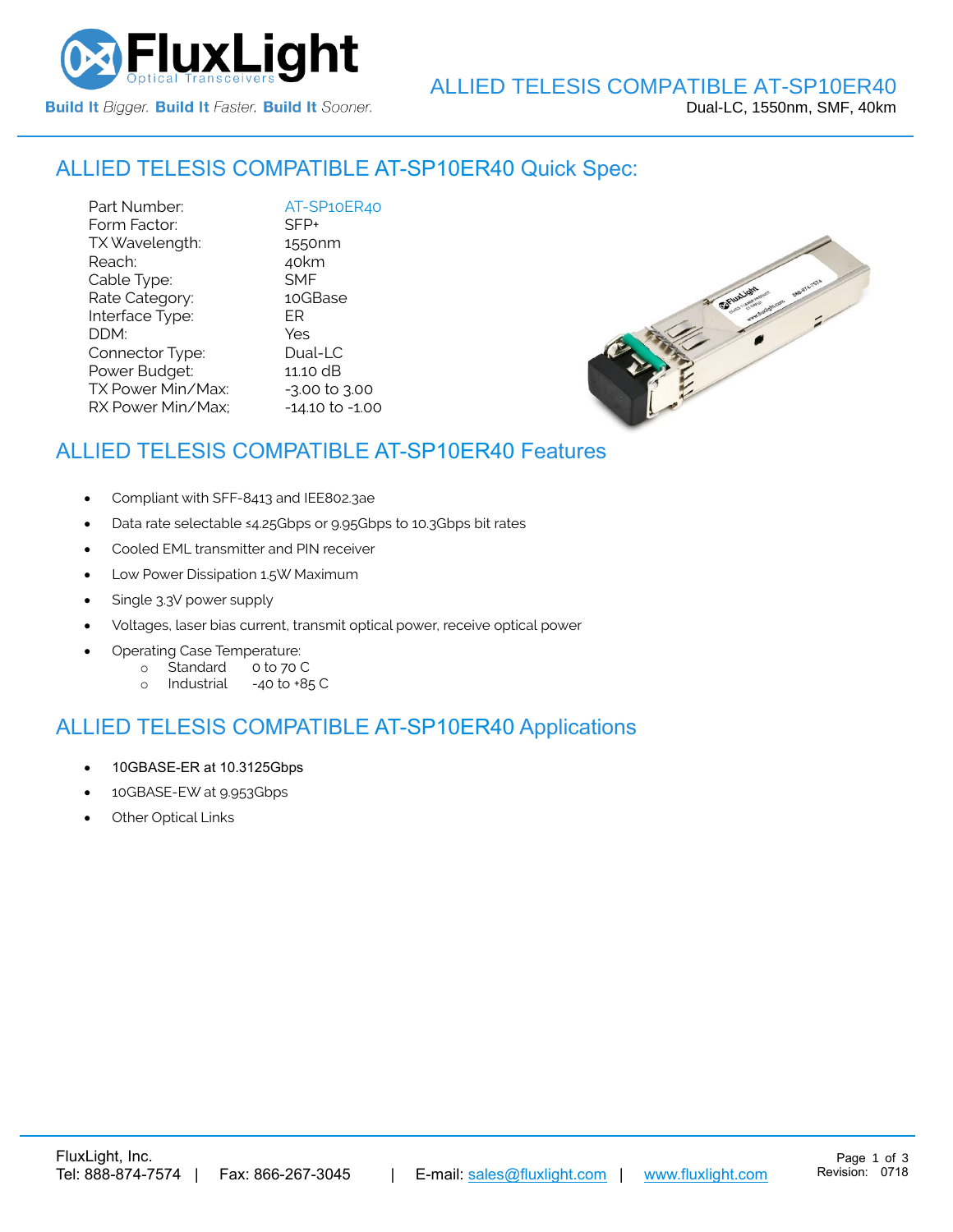

**Build It Bigger. Build It Faster. Build It Sooner.** 

# Electrical Characteristics (Condition: Ta=TOP)

| <b>Parameter</b>                  | <b>Symbol</b> | Min.    | <b>Typ</b> | Max.      | <b>Unit</b> | <b>Notes</b>                    |
|-----------------------------------|---------------|---------|------------|-----------|-------------|---------------------------------|
| CML Inputs(Differential)          | Vin           | 150     |            | 1200      | $mV p-p$    | AC coupled inputs               |
| <b>Supply Current</b>             | <b>ICC</b>    |         |            | 300       | mA          |                                 |
| Input Impedance (Differential)    | Zin           | 85      | 100        | 115       | ohm         | $\mathsf{R}$ in > 100 kohm @ DC |
| Tx_Disable Input Voltage - Low    | VIL           | $\circ$ |            | 0.8       | $\vee$      |                                 |
| Tx_Disable Input Voltage - High   | <b>VIH</b>    | 2.0     |            | 3.45      | $\vee$      |                                 |
| Tx_Fault Output Voltage - Low     | <b>VOL</b>    | $\circ$ |            | 0.5       | $\vee$      |                                 |
| Tx_Fault Output Voltage - High    | <b>VOH</b>    | 2.0     |            | $Vcc+0.3$ | $\vee$      |                                 |
| <b>CML Outputs (Differential)</b> | Vout          | 350     |            | 700       | mV pp       | AC coupled outputs              |
| Output Impedance (Differential)   | Zout          | 85      | 100        | 115       | ohms        |                                 |
| Rx_LOS Output Voltage-Low         | <b>VOL</b>    | $\circ$ |            | 0.5       | $\vee$      |                                 |
| Rx_LOS Output Voltage-High        | <b>VOH</b>    | 2.5     |            |           | $\vee$      |                                 |

# Optical Characteristics (Condition: Ta=TOP)

| <b>TX</b>                        |         |               |                          |                          |              |             |  |
|----------------------------------|---------|---------------|--------------------------|--------------------------|--------------|-------------|--|
| <b>Parameter</b>                 |         | <b>Symbol</b> | Min                      | <b>Typ</b>               | <b>Max</b>   | <b>Unit</b> |  |
| Data Rate                        |         |               | $\overline{\phantom{a}}$ | 10.3                     |              | Gb/s        |  |
| 9µm Core Diameter SMF            |         |               |                          | 10                       |              | Km          |  |
| Centre wavelength                |         | λс            | 1530                     | 1550                     | 1565         | nm          |  |
| Output Spectral Width(-20dB)     |         | Δλ            | $\overline{\phantom{a}}$ | ۰                        | $\mathbf{1}$ | nm          |  |
| Average Output Power             |         | Pout          | $-3$                     | $\overline{\phantom{a}}$ | $+3$         | dBm         |  |
| <b>Extinction Ratio</b>          |         | ER            | 6                        | $\overline{a}$           |              | dB          |  |
| Average Power of OFF Transmitter |         |               |                          |                          | $-30$        | dBm         |  |
| Side Mode Suppression Ratio      |         | <b>SMSR</b>   | 30                       |                          |              | dB          |  |
| Input Differential Impedance     |         | Zin           | 90                       | 100                      | 110          | Ω           |  |
| <b>TX Disable</b>                | Disable |               | 2.0                      |                          | $Vcc+0.3$    | $\vee$      |  |
|                                  | Enable  |               | $\circ$                  |                          | 0.8          |             |  |
| <b>TX Fault</b>                  | Fault   |               | 2.0                      |                          | $Vcc+0.3$    |             |  |
|                                  | Normal  |               | $\circ$                  |                          | 0.8          | $\vee$      |  |